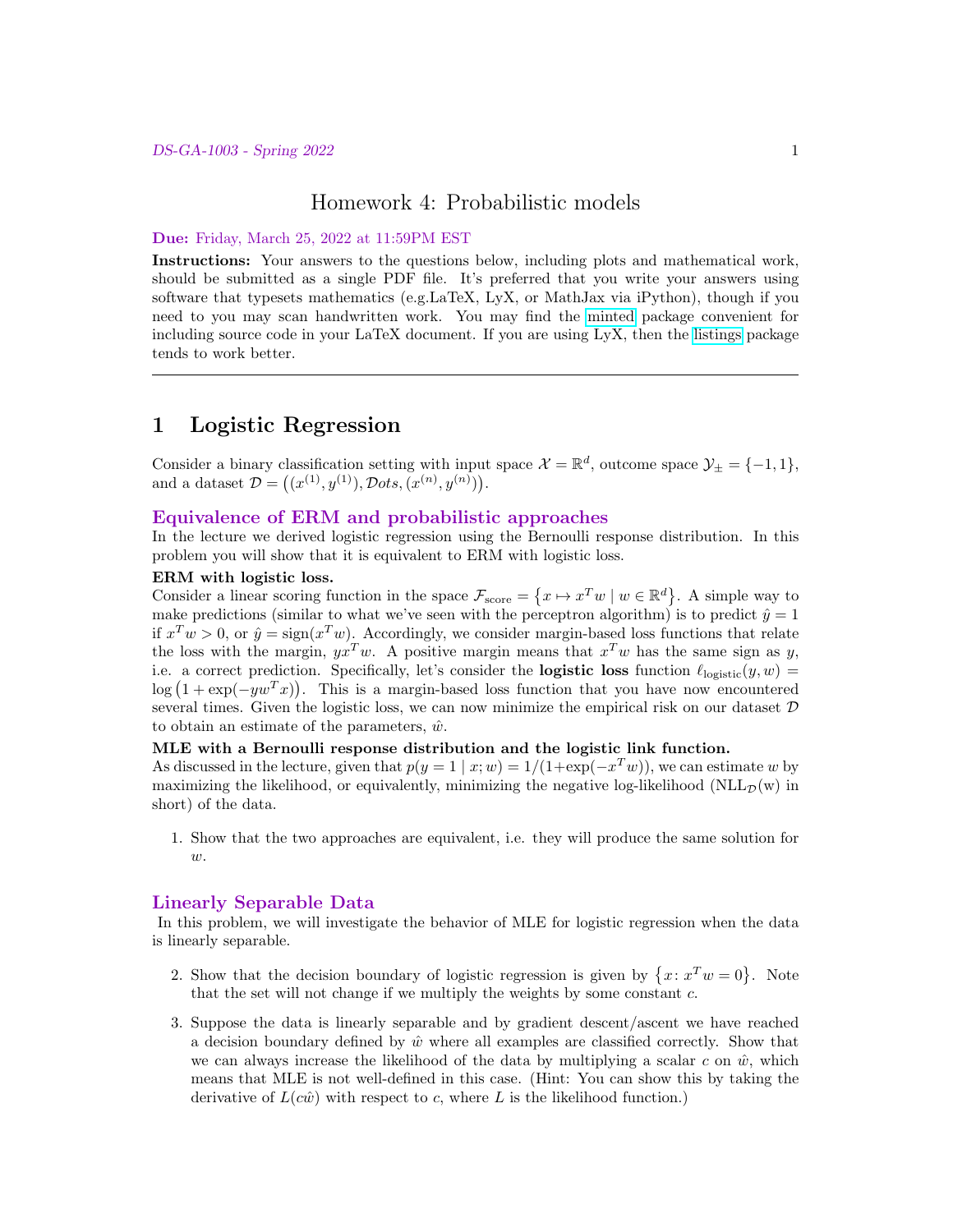#### Regularized Logistic Regression

As we've shown in above, when the data is linearly separable, MLE for logistic regression may end up with weights with very large magnitudes. Such a function is prone to overfitting. In this part, we will apply regularization to fix the problem.

The  $\ell_2$  regularized logistic regression objective function can be defined as

$$
J_{\text{logistic}}(w) = \hat{R}_n(w) + \lambda \|w\|^2
$$
  
= 
$$
\frac{1}{n} \sum_{i=1}^n \log \left(1 + \exp \left(-y^{(i)} w^T x^{(i)}\right)\right) + \lambda \|w\|^2.
$$

- 4. Prove that the objective function  $J_{\text{logistic}}(w)$  is convex. You may use any facts mentioned in the [convex optimization notes.](https://davidrosenberg.github.io/mlcourse/Notes/convex-optimization.pdf)
- 5. Complete the f objective function in the skeleton code, which computes the objective function for  $J_{\text{logistic}}(w)$ . (Hint: you may get numerical overflow when computing the exponential literally, e.g. try  $e^{1000}$  in Numpy. Make sure to read about the [log-sum-exp](https://blog.feedly.com/tricks-of-the-trade-logsumexp/) [trick](https://blog.feedly.com/tricks-of-the-trade-logsumexp/) and use the numpy function [logaddexp](https://docs.scipy.org/doc/numpy/reference/generated/numpy.logaddexp.html) to get accurate calculations and to prevent overflow.
- 6. Complete the fit logistic regression function in the skeleton code using the minimize function from scipy.optimize. Use this function to train a model on the provided data. Make sure to take the appropriate preprocessing steps, such as standardizing the data and adding a column for the bias term.
- 7. Find the  $\ell_2$  regularization parameter that minimizes the log-likelihood on the validation set. Plot the log-likelihood for different values of the regularization parameter.
- 8. [Optional] It seems reasonable to interpret the prediction  $f(x) = \phi(w^T x) = 1/(1 + e^{-w^T x})$ as the probability that  $y = 1$ , for a randomly drawn pair  $(x, y)$ . Since we only have a finite sample (and we are regularizing, which will bias things a bit) there is a question of how well ["calibrated"](https://en.wikipedia.org/wiki/Calibration_(statistics)) our predicted probabilities are. Roughly speaking, we say  $f(x)$  is well calibrated if we look at all examples  $(x, y)$  for which  $f(x) \approx 0.7$  and we find that close to 70% of those examples have  $y = 1$ , as predicted... and then we repeat that for all predicted probabilities in  $(0, 1)$ . To see how well-calibrated our predicted probabilities are, break the predictions on the validation set into groups based on the predicted probability (you can play with the size of the groups to get a result you think is informative). For each group, examine the percentage of positive labels. You can make a table or graph. Summarize the results. You may get some ideas and references from [scikit-learn's discussion.](http://scikit-learn.org/stable/modules/calibration.html)

# 2 Coin Flipping with Partial Observability

Consider flipping a biased coin where  $p(z = H | \theta_1) = \theta_1$ . However, we cannot directly observe the result  $z$ . Instead, someone reports the result to us, which we denotey by  $x$ . Further, there is a chance that the result is reported incorrectly if it's a head. Specifically, we have  $p(x = H \mid z = H, \theta_2) = \theta_2$  and  $p(x = T \mid z = T) = 1$ .

- 9. Show that  $p(x = H | \theta_1, \theta_2) = \theta_1 \theta_2$ .
- 10. Given a set of reported results  $\mathcal{D}_r$  of size  $N_r$ , where the number of heads is  $n_h$  and the number of tails is  $n_t$ , what is the likelihood of  $\mathcal{D}_r$  as a function of  $\theta_1$  and  $\theta_2$ .